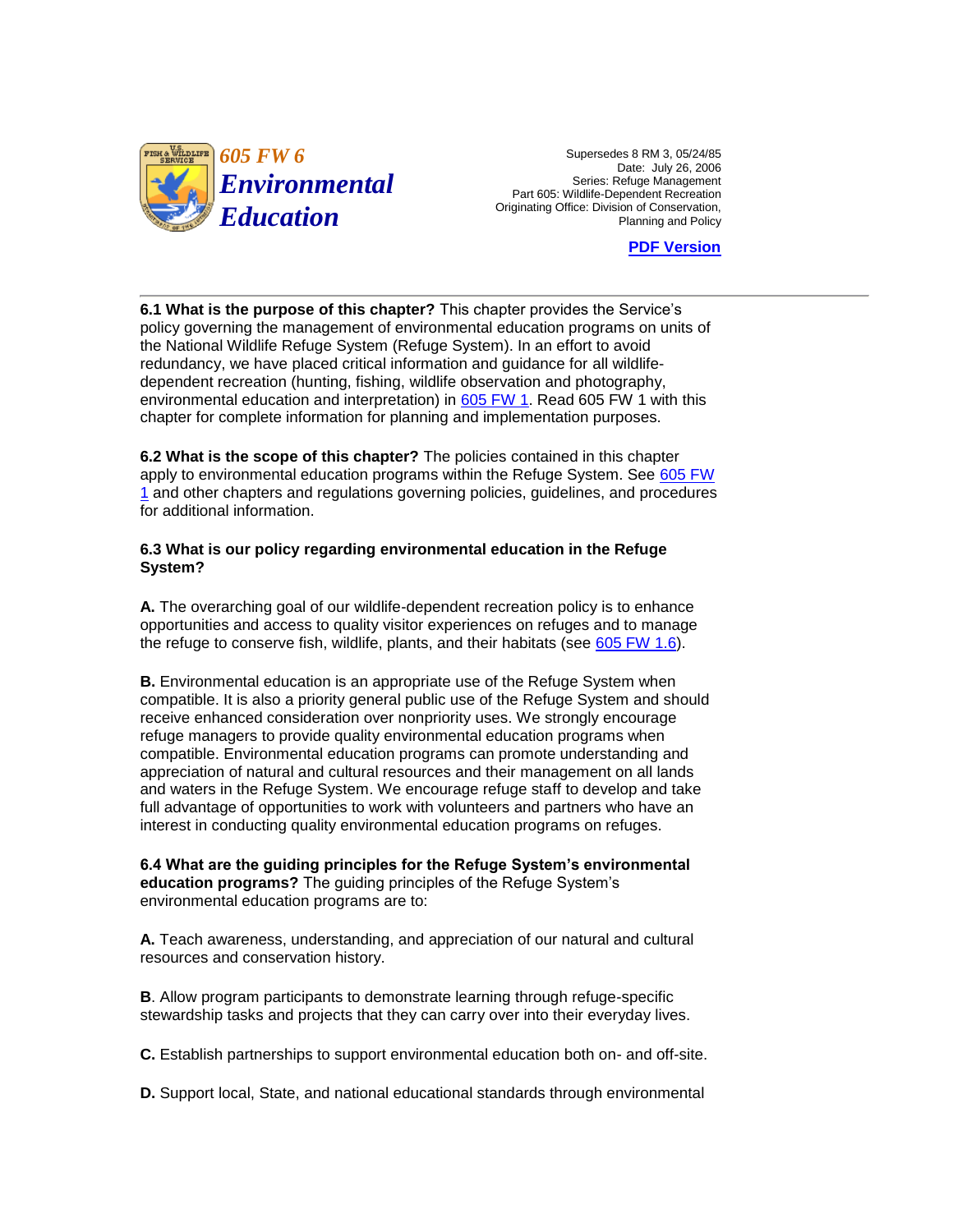education on refuges.

**E.** Assist refuge staff, volunteers, and other partners in obtaining the knowledge, skills, and abilities to support environmental education.

**F.** Provide appropriate materials, equipment, facilities, and study locations to support environmental education.

**G.** Give refuges a way to serve as role models in the community for environmental stewardship.

**H.** Minimize conflicts with visitors participating in other compatible wildlifedependent recreation activities.

**6.5 What authorities allow us to support environmental education in the Refuge System?** See [605 FW 1.3](http://www.fws.gov/policy/605fw1.html) for laws and Executive orders that govern environmental education in the Refuge System.

## **6.6 What do these terms mean?**

 as a number of lectures or other matter dealing with a subject, or a series of such courses constituting a curriculum. We design courses of study to meet national and **A. Course of Study.** A course of study is an ordered process or succession, such State academic standards. Examples of courses of study that will meet the education objectives of the refuge and the visitor may include, but are not limited to: teacher professional development, community-based service organization programs, youth group merit badge requirements, summer camp themes, and elder hostel seminar objectives.

**B. Curriculum.** A curriculum is an adopted program for learning needed to achieve specific standards or goals. It includes a plan of instruction that details what students need to know, how they will learn it, what the instructor's role is, and the context in which the teaching and learning take place.

**C. Educational Assistance.** Educational assistance means environmental education expertise offered by Service staff to schools, other programs and offices, other Federal and State agencies, private organizations, and individuals, either onor off-site.

 teach citizens and visitors the history and importance of conservation and the **D. Environmental Education.** Environmental education is a process designed to biological and the scientific knowledge of our Nation's natural resources. Through this process, we can help develop a citizenry that has the awareness, knowledge, attitudes, skills, motivation, and commitment to work cooperatively towards the conservation of our Nation's environmental resources. Environmental education within the Refuge System incorporates on-site, off-site, and distance learning materials, activities, programs, and products that address the audience's course of study, refuge purpose(s), physical attributes, ecosystem dynamics, conservation strategies, and the Refuge System mission.

**E. Outdoor Classrooms.** Sites of structured environmental education activities that focus on the natural environment and cultural resources, come from an approved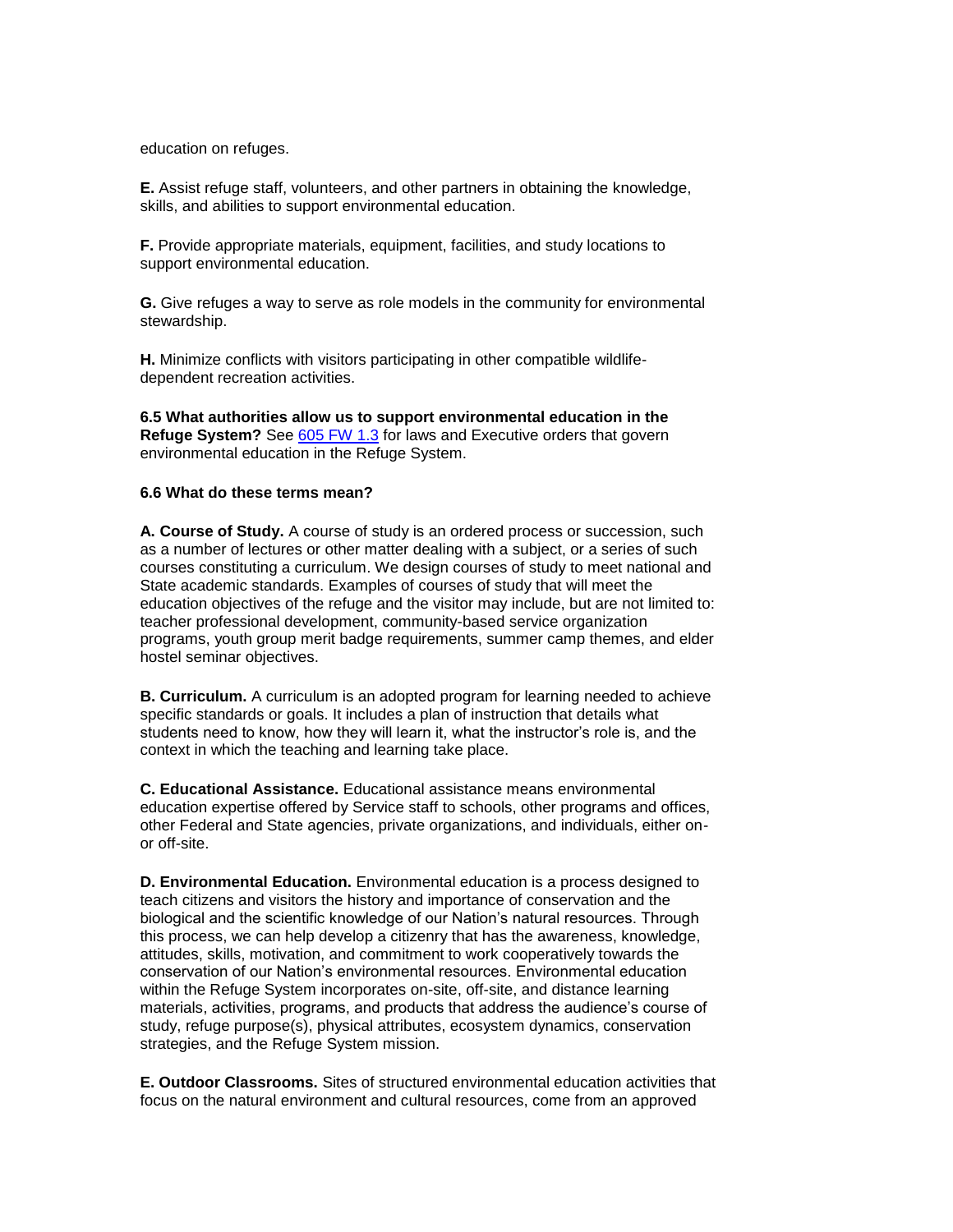course of study with identified learner outcomes, and involve hands-on programs in the Refuge System.

 managers to promote their refuge's uniqueness and address local issues within the **6.7 How do we foster public stewardship in our environmental education programs?** Refuge managers provide environmental education opportunities which can instill an appreciation for the value of and need for fish and wildlife habitat conservation. Refuges may provide enhanced environmental education program opportunities through indoor and outdoor classrooms. Refuge managers should develop partnerships with organizations that promote environmental education and value the conservation of natural and cultural resources. We encourage refuge context of the Refuge System mission. These opportunities foster a sense of stewardship for the Refuge System, fish and wildlife, and habitat resources through direct association.

 level of environmental education. The environmental education opportunities we System mission and goals by developing programs based on the following **6.8 What is the guidance we use to develop and implement environmental education programs?** Refuges open to the public should strive to provide some offer depend on available resources and staffing and must support the refuge's management purposes and objectives. We advance and support the Refuge guidelines:

**A.** Connect people's lives to the natural world around them;

**B.** Advance environmental and scientific literacy through an interdisciplinary approach to learning;

**C.** Strengthen the Refuge System by fostering public knowledge about environmental conservation;

**D.** Help participants experience wildlife, wildlife habitat, and cultural resources;

 **E.** Stress the role and importance of refuges in fish and wildlife conservation and emphasize the relationship between wildlife and their associated ecosystems; and

**F.** Instill a sense of stewardship and an understanding of our conservation history.

## **6.9 How do we support, plan, and develop environmental education programs?**

**A. Program Support.** In consultation with Regional visitor services chiefs, refuge managers plan, develop, and implement environmental education programs to increase visitors' knowledge and understanding and build community support for refuges.

 community partners. We encourage an interdisciplinary approach that relies on and the arts by working with teachers, school districts, and partners. Each refuge **B. Program Planning.** We plan our environmental education programs by offering educational assistance and working closely with local school districts and existing curricula or a course of study involving natural and social sciences, history, manager should plan environmental education objectives and implementation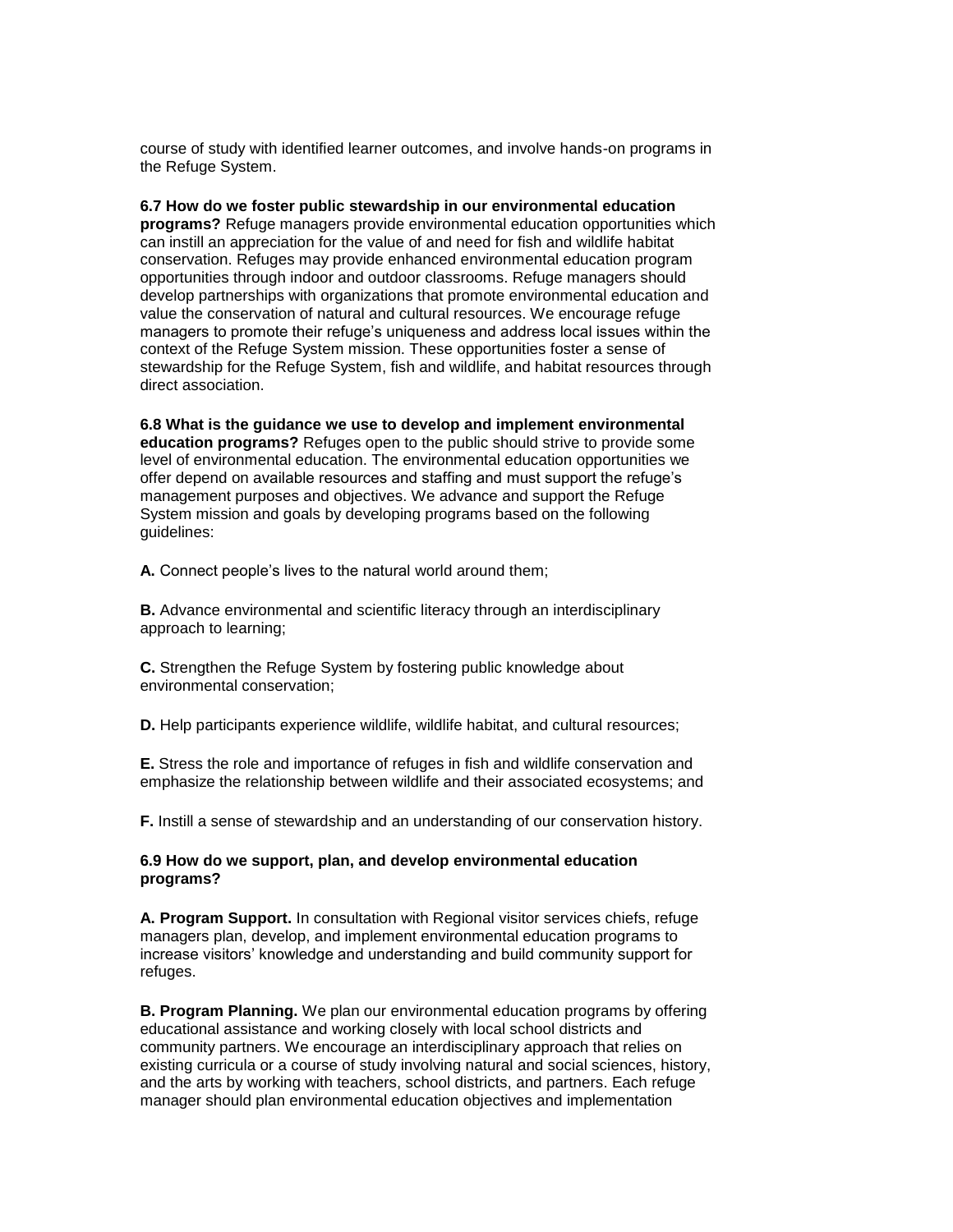develop a CCP within 2 years. Refuge managers: strategies when developing a comprehensive conservation plan (CCP) or visitor services plan (VSP). Refuge managers analyze their environmental education program's objectives and develop an interim program if they are not scheduled to

**(1)** Determine if current or proposed environmental education sites, programs, and activities are compatible with refuge purpose(s), approved refuge goals, and the Refuge System mission and goals;

**(2)** Identify staffing, funding, and other requirements of a quality environmental education program;

**(3)** Enhance our environmental education opportunities by working with volunteers and through partnerships with educators and others and by involving nontraditional audiences;

**(4)** Identify the resources for which the refuge was established, ecosystem characteristics, endangered species, wilderness, fish, wildlife, plants, and cultural resources that are key resource issues for each refuge. Working with educators, we use this assessment to identify target audiences and look for creative ways to tie resource priorities to local environmental education needs and curricula; and

 community resources, and history of use by educational groups. **(5)** If possible, collect and update data identifying environmental educators,

 requirements presents the opportunity to provide better environmental education **C. Making Environmental Education Accessible.** Meeting accessibility programs for everyone. Creating programs that are easily read and understood, developing facilities that are accessible to all people, and providing exhibits that contain audio or tactile elements can benefit everyone and provide multiple paths to learning.

**6.10 How do we evaluate environmental education programs?** We regularly evaluate environmental education programs to measure their effectiveness and to ensure that they meet the refuge's management and program objectives; the Refuge System mission; expectations for student and teacher learning experiences; and national, State, and local educational standards. This will help us determine if we are using program resources, funding, and staffing effectively. We evaluate environmental education programs in the following ways:

 program coordinator, will evaluate the refuge's environmental education program **A.** The refuge manager, with assistance from the Regional visitor services chief or through development of the VSP and completion of visitor services field station reviews.

 observing visitor behavioral changes over time. Depending upon the level of the **B.** Refuge managers should evaluate the effectiveness of environmental education programs. This can be done by soliciting feedback from an educator after an environmental education class or field trip, pre- or post-testing for identified education concepts, self assessments completed by teachers and students, or by environmental education program, the refuge manager may consider implementing more sophisticated evaluation tools to measure learning outcomes and concept